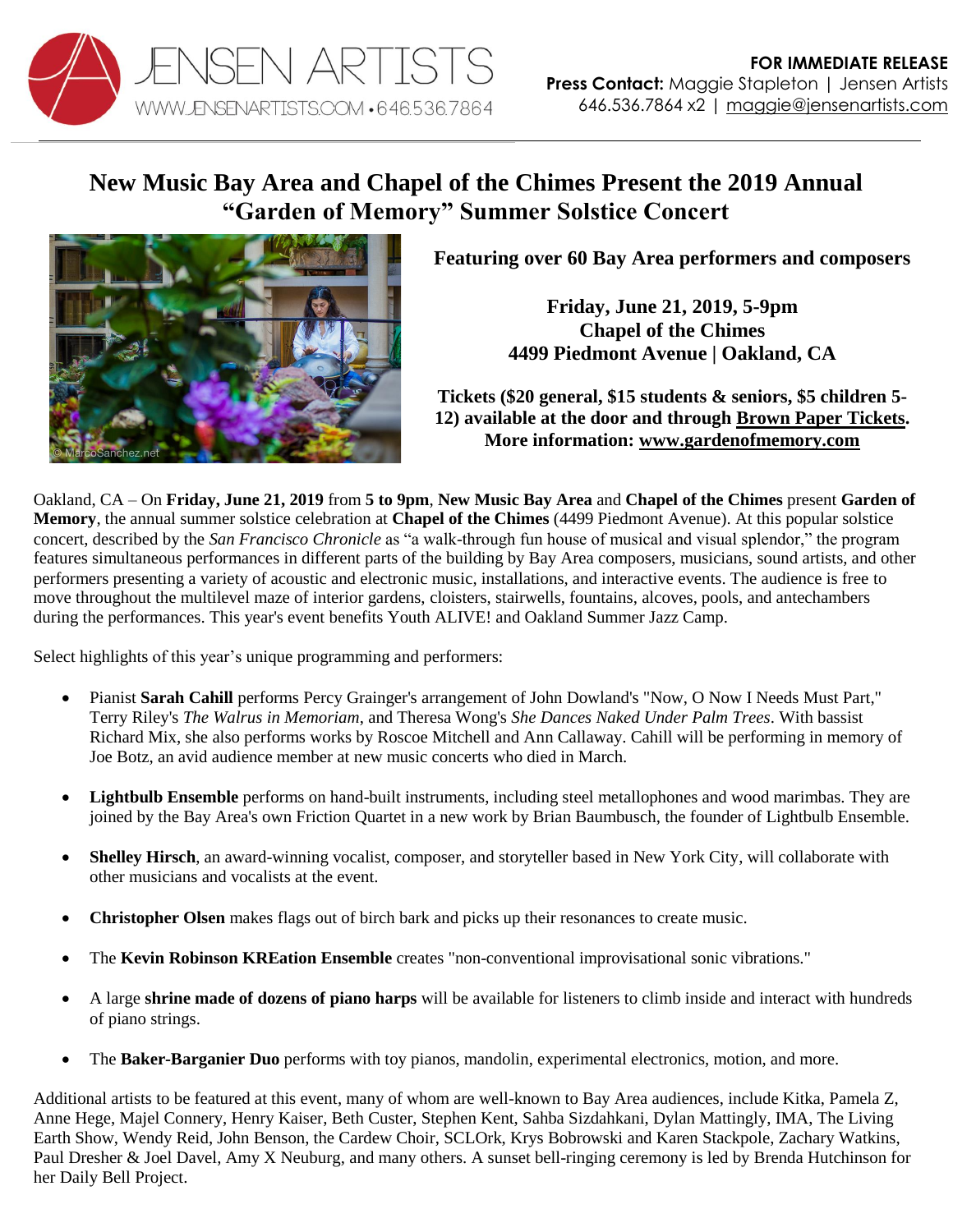Garden of Memory offers a unique and personal musical experience to every listener roving freely through the Chapel of the Chimes. Getting lost is part of the experience as guests climb up and down the three floors of this Oakland Historic Landmark building and its unique architectural elements, which rise into vaulted ceilings. Seamless in feel, there are three separate design sections created by four architects; Cunningham & Politeo 1909, Julia Morgan 1926-1951 (consulting until her retirement 1951), Aaron Green 1956-1986 and JST Architects 1986-1998. In the older section the complexity of chapels, columbaria, and mausoleum areas are adorned with murals, paintings, sculpture, mosaics, California tile and 16th century antiquities. All architectural and garden areas have excellent acoustics and are illuminated by gentle natural light, often through beautiful arrangements of stained glass.

Drawing crowds of over three thousand people in recent years (including a large number of children), Garden of Memory has become a favorite summer solstice celebration for Bay Area audiences. Information about performances, directions, parking, accessibility, food/beverage, and is available a[t www.gardenofmemory.com.](http://www.gardenofmemory.com/)

Since 1996, **New Music Bay Area**, a nonprofit organization which provides opportunities and information to composers and performers of new music throughout the Bay Area, has hosted the Garden of Memory solstice concert every June 21st from 5pm-9pm. Board president **Sarah Cahill** came up with the idea after wandering into the Chapel of the Chimes, and now Cahill and Lucy Farber Mattingly organize the concert each year, in collaboration with the small board of New Music Bay Area and the Chapel of the Chimes. Cahill recalls, "As I meandered around the building, I heard distant organ music, and tried to follow the sound to its source, through a labyrinth of magical gardens and gothic alcoves with the afternoon light filtering through stained glass. I imagined putting musicians all around this maze, so that when you turn a corner you might encounter a string quartet or an electronic music installation or a Georgian choir. So that's what we did."

**Chapel of the Chimes**, the largest above-ground cemetery west of the Mississippi, started out as a street car station and became the California Memorial Crematorium and Columbarium in 1909. The property was expanded and transformed by Julia Morgan and later, Aaron Green – a protégé of Frank Lloyd Wright. The lobby and hallways feature artwork by Diego Rivera, a marble table top from the Medici family crest and a page from the Gutenberg Bible.

The facility's numerous chapels, columbaria, and mausoleum areas are adorned with antiquities that date back to the 16<sup>th</sup> century. All architectural and garden areas have excellent acoustics and are illuminated by gentle natural light, often through beautiful arrangements of stained glass.

## **About Sarah Cahill**

Sarah Cahill, recently called "a sterling pianist and an intrepid illuminator of the classical avant-garde" by *The New York Times,*  has commissioned and premiered over sixty compositions for solo piano. Composers who have dedicated works to Cahill include John Adams, Terry Riley, Pauline Oliveros, Julia Wolfe, Yoko Ono, Annea Lockwood, and Ingram Marshall. *Keyboard Magazine* writes, "Through her inspired interpretation of works across the 20th and 21st centuries, Cahill has been instrumental in bringing to life the music of many of our greatest living composers." She was named a 2018 Champion of New Music, awarded by the American Composers Forum (ACF).

Cahill enjoys working closely with composers, musicologists, and scholars to prepare scores for each performance. She researched and recorded music by prominent early 20th-century American modernists Henry Cowell and Ruth Crawford, and commissioned a number of new pieces in tribute to their enduring influence. Cahill has worked closely with composer Terry Riley since 1997, and for his  $80<sup>th</sup>$  birthday, Cahill commissioned nine new works for solo piano in his honor and performed them with several of Riley's own compositions at venues across the country. Cahill also had the opportunity to work closely with Lou Harrison, and has championed many of his works for piano.

Cahill has performed classical and contemporary chamber music with artists and ensembles such as pianists Joseph Kubera, Adam Tendler, and Regina Myers; violinists Kate Stenberg and Stuart Canin; the Alexander String Quartet; New Century Chamber Orchestra; Left Coast Chamber Ensemble, and many more.

Recent appearances include a concert at San Quentin of the music Henry Cowell wrote while incarcerated there, the Cleveland Museum of Art, the Boston Institute for Contemporary Art, a performance at Alice Tully Hall with the Silk Road Ensemble, San Francisco Symphony's Soundbox, a residency at the Noguchi Museum, and concerts at San Francisco Performances, Terry Riley's Sri Moonshine series, and (Le) Poisson Rouge and the Italian Academy in New York. Performance highlights for the 2018-19 season include the Interlochen Arts Festival, Festival of New American Music, Huddersfield Festival (UK), Detroit Institute of Arts, and the Bowling Green New Music Festival, among many others.

Cahill's latest project is *The Future is Female*, a ritual installation and communal feminist immersive listening experience featuring more than forty compositions by women around the globe, ranging from the 15th century to the present day, including new commissioned works. Featured composers include Elizabeth Jacquet de la Guerre, Maria de Alvear, Galina Ustvolskaya,